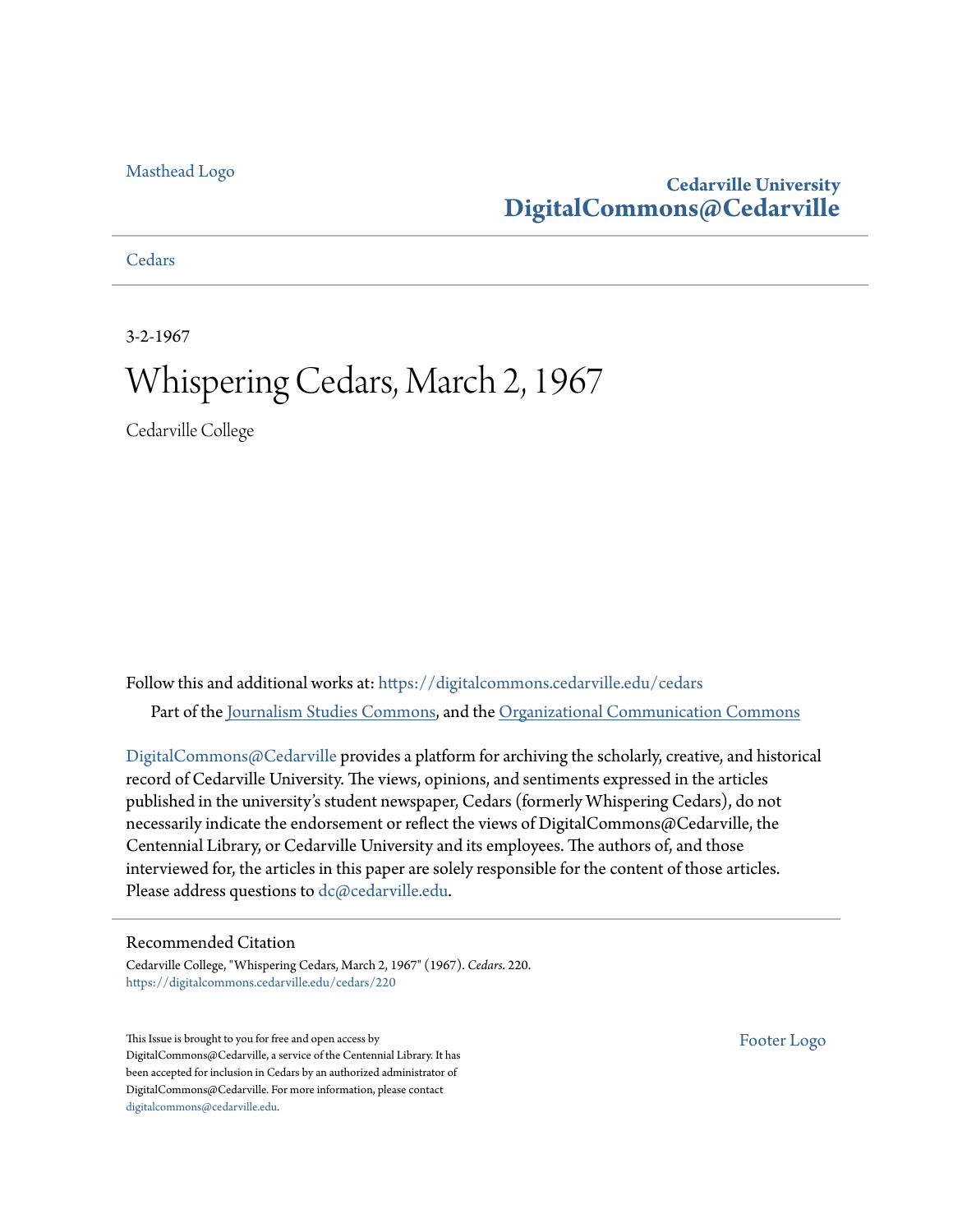# WHISPERING CEDARS

Volume 13, Number 9

Cedarville College, Cedarville, Ohio Morch 2, 1967

Recently the Supervisor of Teacher Education, Dr. Earl Metz, plus two consultants in the field of science, Dr. Emmet Bodenberg of Wittenberg University and Dr. J. Richard Weaver of Bluffton College took a trip . through the Science Department of Cedarville College.

## Science Division Examined For Secondary Ed

After examining the science facilities and curriculum, they commented favorably on such things as the numerous independent studies encouraged by the science department and the quality of library holdings in the field of science.

First semester student teachers will brace the new ... greenies" with the presentation of a skit depicting aspects of student teaching.

There is a possibility that this trip could allow for <sup>a</sup> later trip in the spring which would be a general investi-<br>gation of facilities as a pre-Iude to approval of a  $sec$ ondary education program. "Our policy is one of cautious optimism," warns Dr. Johnson, who is anxious not to arouse extravagant hopes.

This group is composed of 19 ladies and 11 men. This is a large percentage of men in a group of elementary<br>teachers.

### Student Teachers Get Ready

## *Profs Show Talent*  For *Choralaires*

Thursday, March 9, marks the date of the student teacher banquet given in honor of the student teachers, their supervisors, and college education personnel from both last semester and this semester.

Mr. Dowell, "the cheesecake boy," tried to steal the show in between acts. With the "legshow" pictured above he collected sixteen cents and a lot of laughs.<br>Following it all, the par-

ticipants returned to dignity<br>and position.

Dr. Stayner Brighton, executive secretary of the Ohio Education Association, will speak on "The Future of the Teaching Profession in the State of Ohio."

tion at Cedarville College. ing of Reading, Art in the Mrs. Rodney (Gerri) Wyse Elementary School, and came to Cedarville when the World Geography. After<br>Baptist administration be-  $\frac{\text{practicing}}{\text{practicing}}$  on her husband

owner of a  $Ph.T.,$  is now tary education. method interested primarily in Bible<br>The following the courses. At the present time In the following years she<br>devoted her time to two small she is studying English Com-<br>girls and the pursuance of Survey.

hours, her degree will be and a music teacher, Mrs.<br>granted. Allen Monroe is presently<br>working toward a degree in Mrs. Robert (Gloria) Gro- working toward a degree in macki graduated from Prac- mathematics. Last semester tical Bible Training School she attended the College tical Bible Training School she attended the C ollege and then undertook the task Algebra classes, held from of earning her Ph.T.: trans- 7:00 to 7:50 a.m., because lated, putting her husband they fit her teaching sched-

March 13, thirty students will begin their practice teaching in grades 1-8 in the surrounding areas including Springfield which has not previously been open.

MR. DOWELL as an almost-Ph.D. in psychology ap preciates the power of suggestion.

Last Tuesday, February 21, Choralaires sponsored Faculty Talent Night in which various faculty members chose to do some things they like to do — some with little regard for talent, but all <sup>a</sup> great deal of fun.

lated, putting her husband they fit her teaching sched-<br>through college, seminary, ule.<br>and graduate school. Now This semester she has that their two children are (Continued on page 2)

Dr. and Mrs. Webber began with a piano duet, "The Type writer Song," which reflects the departments in which they both teach. Dr. Reed followed with interpretive readings of some Robert Frost poetry . Mr. Vanderkoy and Mr. Greenwoqd played a clarinet duet, "Pepperino," and Mr. Vanderkoy's "Monologue on a Jewish Wedding" completed the first half of the program.

During this academic year, in school, she has resumed several faculty and staff her studies.

obtain copies of it for use on Mothers Day for aprice).

## Eldon Griffiths: Separate. Paths For U.S. & European Policies?

Dr. Johnson kept humor alive with "Figures Don't Lie." Mr. Vanderkoy came back with a guitar solo "A Study for Guitar" by Sor.<br>One of the real highlights



several faculty and staff her studies.<br>wives are pressing toward This semester she is taking the mark of higher educa- a total of nine hours: Teach-<br>tion at Cedarville College. ing of Reading, Art in the

Baptist administration be-<br>gan, and she graduated in and children these many<br>1956 from the Bible Institute years, she plans to teach at<br>Division. After her marriage in 1962, she began<br>work on a degree in element of a Ph.T., is now<br>interested primarily in Pible

girls and the pursuance of domestic interests like cookdomestic interests like cook-<br>ing, sewing and gardening small boys at home, she<br>hesides taking a few courses besides taking a few courses plans to include as many each semester. Upon the Bible classes as possible.<br>
completion of thirty-five An accomplished organist

of the evening was President Jeremiah's sermon on Old Mother Hubbard (aspir- ing ministers can probably

Friday, February 24, Mr. E 1 don Griffiths, Conservative Member of Parliament, addressed a sparse Artist-Lecture Series audience on whether United States' and European national policies would follow different directions in the future.

For chief example of the po litical change in Europe, Griffiths proposed recent events in West Germany. He stated that since the change in chancellors, West Ger many has refused to pay for eign exchange services for NATO troops based in Ger many, has opposed the non proliferation of nuclear arms treaty, and has become more pass iv e about the United Kingdom's entry into the rast to Suez, Algeria, or the<br>
Trast to Suez, Algeria, or the<br>
The United States was not<br>
Ittical change in Europe, about to risk nuclear war<br>
Griffiths proposed recent<br>
events in West Germany. He<br>
stated that since the ch

College group to undertake the project. He also is responsible for initiating the Kiwanians' action to give the plaque to Pi Sigma Nu in appreciation of its public serv-<br>ice.



When President Kennedy<br>brought the world to the brink<br>of war in "an eyeball to eyeball confrontation," the menace of Cuba, very real in the

Choralaires sang "Happiof the type of evening they were trying to provide. This number was <sup>a</sup>sample of the concert Choralaires will present April 21. Mrs. Vanderkoy indicated that it should be <sup>a</sup>very interesting concert.

 Mr. Griffiths proved a delightful speaker with a very pleasant accent and mannerisms. He noted that he was probably "the first Mem-<br>ber of Parliament to change his trousers in your music room."

The thesis of his address was that Europe is beginning to sense itself as an economic unit and is going to have to follow her own interests in forming policy. The United States' reaction to this real-

#### Political Developments

## *Pi Sigma* Nu *\_4u,arded for Conservation*

In addition to this, he informed the students that German economic a gents are<br>busy in the marketplaces of Eastern European nations seeking new consumers for German products.

Mr. Randy Ross, President Mr. Kandy Ross, President Natural History, gave per-<br>of Pi Sigma Nu, and Mr. Brad mission to the Cedarville Moore, faculty advisortothe group, were awarded a conservation award plaque by the Downtown Dayton Kiwanis. The recognition was for the efforts of Pi Sigma Nu Sixteen men of Pi Sigma Nu spent Saturday morning of November 12, 1966, clearing picnic litter and other rubbish from the Little Miami River beauty spot near Clifton, Ohio. This action was in response to editorial comment in Day-<br>ton news media concerning the lack of respect visitors to the gorge were showing toward property of the Dayton Museum of Natural History which had been left open to tourists at no charge. Mr. E. G. Koestner, director of the Dayton Museum of

At the time of the cleanup, Dayton, Xenia, and Spring- field newspapers and WHIO television covered the event.

The U.S. assisted thewestern bloc of Europe to halt the military expansion of the Communist eastern bloc. This is the opinion of many European anaylists, he said. Apparently, the Communists are losing their iron grip on Eastern Europe, and the same thing is happening to the U.S. in the western bloc.

Presentation of the plaque was made in a regular Kiwanis meeting in a ballroom of the Van Cleve Hotel on First Street in Dayton. About 150 members were in attendance at the meeting which featured Mr. Paul Shultz, assistant football coach at Notre Dame University.

Down town Dayton Kiwanis was one of the first ten Kiwanis clubs in America.

RANDY ROSS and Mr. Moore with their Conservation award.

This is unprecedented because of the mistrust between Slavic and Germanic

of a Europe there will be. the nations of Europe in con-<br>trast to Suez, Algeria, or the

The new "Declaration of Independence in reverse," as Mr. Griffiths referred to it, which Europe is proclaiming is not ingratitude for  $U.S.$  aid after the war.

peoples after the wars.

This turning to the East Griffiths called "Ostpolitik." Both Germany and France currently have very natural tendencies toward Eastern Europe as a market. Their economic and political policy is becoming geared more to the East.

The result of this is neither anti-American nor anti-Soviet, Griffiths reported. This establishment of their own policy automatically causes American policy to be irritating at times.

#### A United Europe?

Finally, Mr. Griffiths posed two questions: Will there be <sup>a</sup>united Europe? and, What kind of a Europe will it be?

The existence of that second question presupposes an affirmative answer to the first one. He recognized ap-<br>parently insurmountable poparently insurmountable po- litical questions, such as, can De Gaulle and Great Britain get along in the Common Market, but he felt the economic situation would eventually carry the day. Mr. Griffiths called the gen- (Continued on page 4)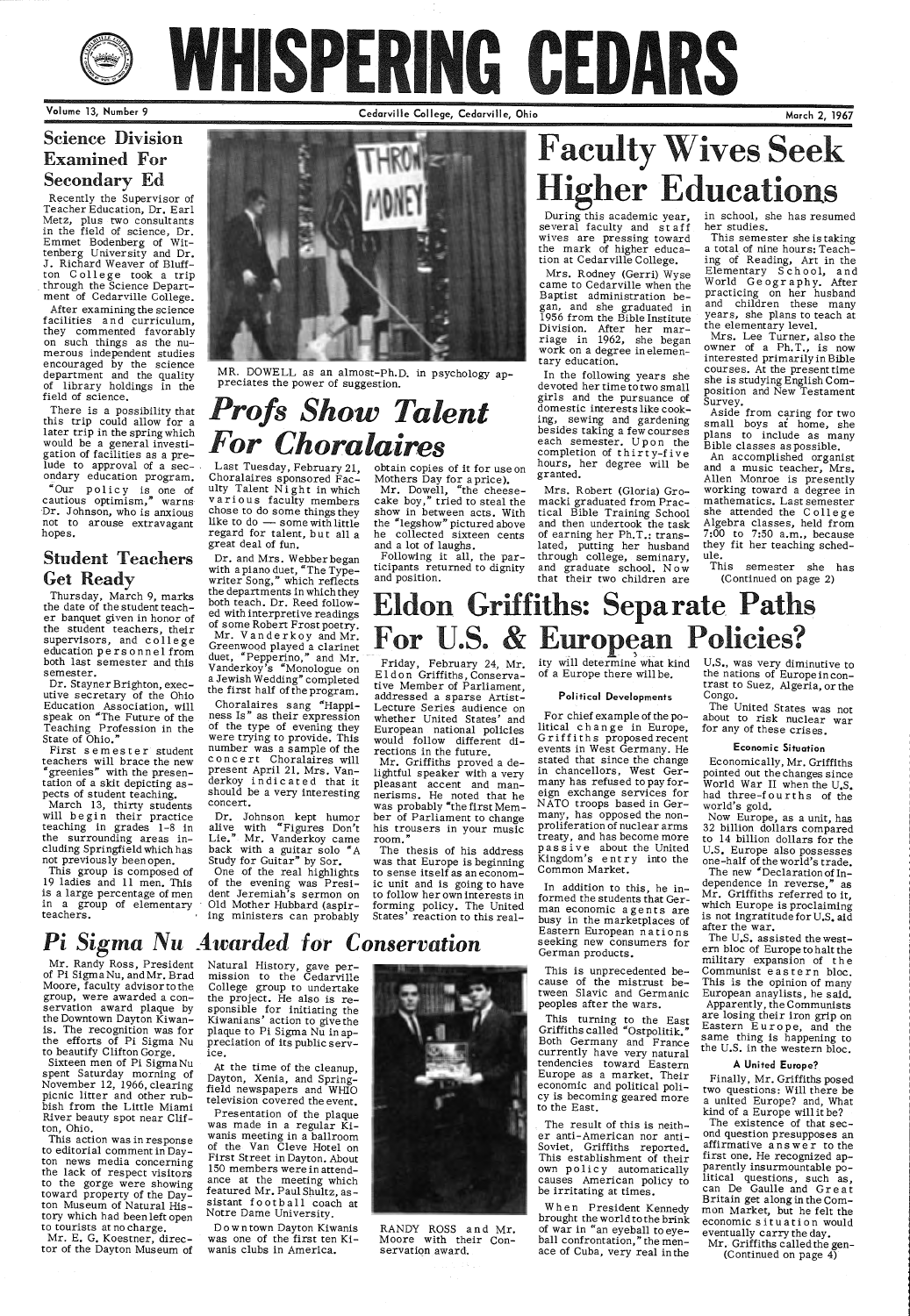## Editorial **Concerning A Few**

One of the advantages of attending a small college often proposed by those who favor that institution is the close faculty-student relationships which develop. This is supposed to provide a warmer atmosphere in the classroom which will encourage students to pursue their academic ambitions with fewer inhibitions. Out of class, students have the mature "faculty-friend" to turn to for advice and stimulation.

Recently, another product of this informal faculty-student relationship has been disturbing some people - that is, a few professors manage to ridicule a colleague or some college policy without ethical qualms.

Very few professors do this, but enough have to cause two students to actually request that an editorial be written about it. I am not objecting to faculty disagreement with a school regulation or with another professor or even the expression of disagreement, but to me the lack of respect shown by a few faculty members to students for colleagues and employer seems unethical.

I thank faculty members for befriending me and every student, but I want to respect them too. Too bad professors cannot gripe as publically as students - or is it? Perhaps that is one of the prices of maturity and position.

## WHISPERING CEDARS<br>
TIL A EditAP'S Mailbox **Believes Student Leaders Are Wrong** To the Editor:

In response to a recent action of the Student Council of Cedarville College:

It was stated in a portion of the last meeting in January that a motion was made that the Council petition the Board of Trustees to reverse their decision concerning the stand of the school in relation to the recent action taken by them concerning the literal 24 hour day of creation as recorded in the book of Genesis.

It was stated in this motion the trustees had made their decision in order to satisfy the opinion of a few.

First of all I would like to respond to the view of the Student Council that the de-<br>cision of the Trustees was based on opinion.

The issue before the board was indeed not one of opinion, but was a clarification of the meaning of the doctrinal statement of the school regarding creation in its original conception and is a matter of Biblical interpretation of Scripture versus non-Biblical.

In respect to the insinuation that the decision was made with respect to the opinion of a few, I would highly challenge this statement. I would indeed propose that the opinion of the few is the view of the Day-Age Progressive theory of creation.

I wish to go on record personally as saying that I am thankful to God for the decision of the trustees and support them 100% in their decision. I know that I do not stand alone in this as a student and also as an alumnus of this school.

I would further propose that the opinion of the student council is the opinion of the few of the student body. I know that there are others who hold this view and trust that they will be motivated to express themselves as opposed to the motion before the student council.

One other matter that I wish to comment on is the decision of the student council concerning a member of the council who recently gave out information of a personal matter of the college to the public news media of the newspaper.

I believe a reprimand on this count is an extremely weak action on the part of the student council. In as far as the action of the student was, hasty and thoughtless with far reaching and detrimental ramifications," this certainly cannot be classified as an act of "loyalty to the school and to the principles for<br>which it stands;" and I would<br>also like to point out that the effect of this action did any-<br>thing but promote "an efficient and harmonious school life  $\ldots$ "

Such an action is certainly worthy of the sternest type of punishment by the student council and the school.

Finally to the president of the University of Bologna. I believe he should retain his position because he sounds to me to be a misguided soul and one who is apparently full of bologna, and needs a few more facts on the nature of Scripture that they are the Words of God and are not to be toyed with in any manner.

I would encourage him to study his Bible and regard it as God's Word which it is. Furthermore I would remind him of two verses of Scripture which he might well consider in respect to his recent poking of fun: Romans 14:12 So then everyone of us shall give account of himself to God," and II Corinthians<br>5:10  $-$  For we must all appear before the judgment seat of Christ; that everyone may receive the things done in his body, according to that he hath done, whether it be good or bad."

I trust that those who read this letter will consider the things set forth carefully before waging criticism of it.

In Christ, Gordon L. Finley

EDITOR'S NOTE: Since the "President of the University of Bologna" was a guest writer for the Whispering Cedars, I feel obligated to speak in his behalf since the charge against him is not justified.

If Mr. Finley would reread the introduction to the article, he would find an explicit statement that its purpose is<br>not to "poke fun" as is alleged in his letter to the editor.

# Politically Speaking<br>Congressional Embarrassment

#### By JIM PHIPPS

Recently the House of Representatives of the United States, after much investigation, found its member from Harlem, New York, to be a man of less than upright standings to say the least, and voted at the time not to allow that man his position in the government of the United States.

Yet only this week we find that this decision has been retracted and this man has received only a slap on the wrist for all of the illegal and immoral dealings which he has had.

A fine of \$35,000 has been imposed upon him, but to a man who has embezzled much more from the government this cannot be too significant. The question is, "Why is this man back in a position of leadership in the House?"

It seems that there are some sources of power behind the decision to retain Adam Clayton Powell that the average citizen is not aware of.

Is it not possible that Adam Clayton Powell may be in a position to implicate others in his dealings who are afraid of the repercussions which would result if Powell were to be evicted and made to make a statement for the courts?

Or is it possible that these men are afraid to lose seemingly all-important Negro votes because of Powell's race?

In either case there are problems which should be met. Possibly we as citizens should initiate action through the proper channels to have a complete investigation made of the financial arrangements of the other members of House also.

If the second case of the Negro vote is the problem, then we might suggest to these men that they are possibly under estimating the feelings of the major portion of the Negro populace which

would like to have the race looked upon with respectibility and does not need another black mark like Adam Clayton Powell placed upon its record.

Whatever the case, something should be done to place the pressure in the right places to the end that Powell is removed from office and that others of his ilk receive that same penalty. It is time for us to quit sitting by and watching things like this happen and doing nothing about it.

## The Voice of Gyp

Not everything coming out of long Student Council meetings is legislation. Not everyone in Student Council is of a legalistic turn of mind. Everyone does not contribute in the same way.

In the heat of debate Jim Stockwell recorded his impressions of S.C. and what he thinks about in the center of Cedarville student government - the overflow dining room.

#### SING A SONG FOR GYP

A gaudy kingdom With crowns of cotton And gowns of gingham . . . The land forgotten And work forsaken. . . The king's His Lowness. The queen's a'makin'. Hey, Gyp, dig this slowness! - jamesearlstockwell

#### **GYP'S JINGLE**

Leaning, loofing, hearing, standing . . . For his freedom, naught demanding, For living life while love unhanding He finds in love's stern reprimanding A burning blot that says in branding, A lonely man needs understanding. Awaiting death or life's unbanding... Leaning, looking, hearing, standing . . - jamesearlstockwell

## **Antioch 'Record' Analyzes Creation Decision--Not Quite**

The recent decision of the Board of Trustees has not gone un-noticed by the neighboring educational institutions.

At Antioch College an article appeared in their campus newspaper, the Record, on January 27. It was entitled "Genesis: How Long Did It Take? Cedarville to Recog-<br>nize Liberals." The article<br>misunderstood the significance of the resolution, but it is significant for Cedarville students to recognize how their college is being viewed-Following is a reprint of that article.

have not been opened by the trustees' decision, however.

"Students must still accept the account of the Creation as chronicled in Genesis in order to remain at school, according to the Baptist college's president, James T. Jeremiah.

"Liberal interpretations will be tolerated only in discussing the length of each day in that historic week.

"CEDARVILLE  $-$  The trustees of Cedarville College here in a controversial decision last Saturday went on record for a more balanced education.

"After lengthy discussion, they decided that their position on the Creation is open to a number of interpretations.

"Fundamentally, the trus-<br>tees accept the 'literal account of Creation.' That is, God created the Heaven and the Earth in seven 24-hour days.

"The flood ates of heresy

"The length of each day reported in Genesis has been subject to controversy ever since Clarence Darrow roasted William Jennings<br>Bryan in the Scopes 'monkey trial' in Dayton, Tenn.

"But like Bryan, the Cedarville trustees show more concern for the Rock of Ages than the age of rocks.

"We urge every faculty member to do eveything possible to strengthen the students' faith in the Bible as the Word of God and to accept it as the foundation for their views,' the trustees' statement said.

"To ensure this, the trustees have required all faculty members to sign a religious loyalty oath confirming their belief in the story of creation as Genesis tells is.

**Educated Wives** 

(Continued from page 1) managed to work in another course, Human Growth and Development, which meets on Tuesday evenings. Eventually she aspires to teach junior high or senior high mathematics.

Two follow-up cases, Mrs. Richard McIntosh and Mrs. J. Emerson Russell, have testified to the value of the education they received in the past. In the future they, too, hope to acquire more training by joining the ranks with other faculty and staff wives.

If all the people who fall asleep in church on Sunday were laid end to end. . . they'd be a lot more comfortable.

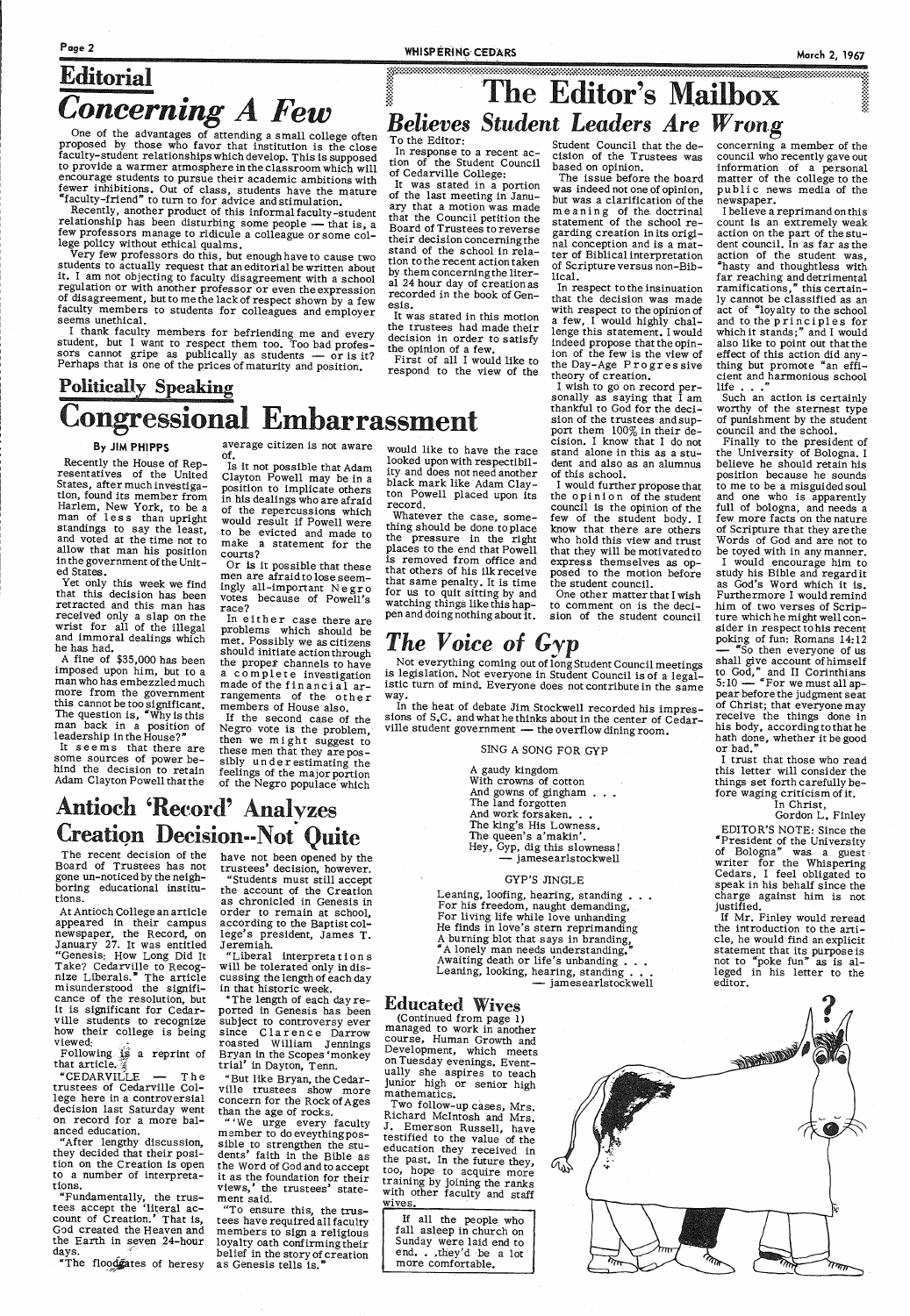#### March 2, 1967

n alam kalendar yang berasa dalam kalendar dan bahasa dan masa dan masa dan masa dan masa dan masa dalam masa<br>Kalendar masa dan masa dan masa dan masa dan masa dan masa dan masa dan masa dan masa dan masa dan masa dan ma WHISPERING CEDARS is a student publication of WHISPERING CEDARS is a student publication of  $\frac{100}{20}$  campus events and student opinion of Cedarville Col- $\frac{100}{20}$ lege produced semimonthly.

Editor: Joseph Snider

Assistant Editors: Delores Cooper, Douglas Gottwals, Ann Walstrum

Business Manager: Linda Garlock

Advertising Manager: Karolyn Wagner

Circulation Manager: Joseph Platek

Photographer: William Reed

Staff: Michael Bogatay, Laura Field, Sam Kelley, Solomon<br>
Sexes Solomon



## Mike Wilson: Most Improved **Antioch Record Analyzes**

Most improved laurels this year should go to 6'10" junior forward, Mike "Spyder" Wilson.

Early season shouts of "Jump, Spyder, jump," called out in frustration, gave way through the season to cheers of appreciation for several fine performances.

Usually with one or two defenders assigned to him, big Mike made it easier for the rest of the team to get clear for shots on many occasions.

The high lead passes that Larry Waite threw so well to Mike close under the basket turned into some of the  $\texttt{prettiest}$  scoring plays all season.

Once Mike found out he could jump under the boards and time his jumps, his rebounding totals mounted impressively until the Rio Grande game when he tied Gary Walthall's old mark of 24.

The next Tuesday, Mike set a personal high mark by scoring 30 points in the important game against Bluff-



ton College that evened Cedarville's league record.

Coach Callan has worked a great amount of time with Mike on defense. This really paid off as he started keeping his hands up instead of slapping down and no long-<br>er "pus h e d off" opponents when positioning for rebounds.

This climaxed in Mike's achievement of leading rebounder in the Mid-Ohio Conference. It also became rare for him to foul out.

Mike's offensive efforts copped for him the seventh highest scoring average in the MOC with a 15.8 point average.

Another season should make a more polished athlete of Mike. More experience should result in greater consistency if he continues to work at it like this season.

## **New Protest**

## To Be or Not To Be Intellectual

#### by Harmon Bergen

As part of a fundamentalist school, you and I have the unique opportunity and privilege to study at first hand the forces which cause fundamentalism to divide, subdivide, and micro-subdivide. We have the opportunity to practice recognizing and reacting to these forces.

It is our privilege and responsibility, however, to determine carefully whether<br>we as individuals want to accept the challenge to do our part to lend stability and dignity to the fundamentalist cause, to prove whether there can be a reasonable and workable cooperation between Bible and Science, between spirituality and knowledge.

In any college or university town where there are fundamentalist churches, observe the working relationships between the local unschooled believers and the scholarly believers. Listen to their Sunday school lesson debates. You will soon find that there is a world of difference in the thinking of those who never went to college and those who have.

Pastoring such churches is no easy undertaking. Sometimes such churches give up trying to attract the scholarly, other develop broad programs to include students and faculty. A pastor who can obtain a happy balance is a<br>man of no small abilities.

We may rest assured that in the work of evangelization. there will always be many attracted to Christ who have had a minimum of education; and from this group there will always be those who become pastors, missionaries, evangelists, and chapel speakers.

By contrast, the universal demand for education, for the college degree, compels believers to attend colleges, to

4, was an interesting

of  $4-3$ .

arv

create colleges, to contend studies and Christian witwith college problems.

The Christian academic community is frequently sensitive to the observation that a Bible-believer with little or not college background thinks and preaches differently from the college graduate.

The meeting between representatives of these two groups, and the viewpoints they represent, should be characterized by mutual respect and affectionate Christian fellowship. Unfortunately, this is not always the case.

To characterize these two groups is to run the risk of making generalizations which cannot be substan-<br>tiated. One can only make cautious descriptions of tendencies, and hope that no one will take offense. Perhaps the safest approach is to record several observations.

I remember when I was to appear before some committee or other of our home church to ascertain whether I was a fit candidate to be a church-supported missionary.

There were several candidates present. One was a college graduate and the rest of us were from Bible schools.

The collegian went in first. My neighbor turned to me and remarked that the college grad was more imposing with his degree, but we had been better trained in witnessing and Bible study.

He was convinced that we had a spiritual edge and could expect to accomplish a more fruitful spiritual ministry on the field. Somehow our sense of inferiority expressed itself in superiority.

I have remembered that conversation vividly because the ideas were both true and untrue.

The Christian college, merely because it is involved to a lesser degree in Bible

Like Gander, Like Goose Under the coaching of Miss had 20 for high point honors June Kearney, the Cedarville

for Cedarville. College girls' basketball Then previous to the Men's defeat of the Wilmington team has amassed a record Quakers February 14 in that In the last four weeks the beautiful new gymnasium, the ladies have played four girls squeaked past the Wilgames and won two of them. mington team 26-23 in an The first of these, on Februovertime.

Score at the end of regulation play was 23-23. Pat Wis-

ness in favor of secular studies, social activities and intercollegiate sports, is frequently subject to suspicion. College students-to some-are "those rich kids. $"$ 

There seems to be a readiness to hear and to accept any rumor of "softening in spiritual standards," or signs of growing "intellectualism" on the Christian college campus.

This Christian suspicion of the Christian college produces a one-way introspection which is demonstrated by the one-sided chapel appeals. The dangers of the fundamentalist academic world are paraded before us, but the unacademic dangers of the fundamentalist world are avoided almost with the force of a taboo.

I refer to those dangers which you are made aware of when you witness in graduate school to some informed intellectual who is intimately acquainted with fundamentalism.

He soon opens your eyes to the unacademic, the unethical, the embarrassing in fundamentalism, such as the<br>fundamentalist's temptation to insult the unbeliever (if you were an admitted agnostic and the preacher called you an ignoramus, would you be impressed with his spirital concern for you?); the temptation to knowingly distort the statements and viewpoints of opponents because<br>the cause is "just;" the dangers inherent in the fundamentalist's fascination to speak in terms of "thus saith the Lord:" the fundamentalist's temptation to use double standards in comparing his doctrines and viewpoints with those of others.

Sometimes a person may retain a given viewpoint regardless of the kind or extent of education he receives. Sometimes a person reacts negatively to the expected pattern of his schooling. The human element precludes a gross uniformity of product. Despite these differences, the promise remains for us,

If we walk in the light as He is in the light. we have fellowship one with another..

(To be continued)